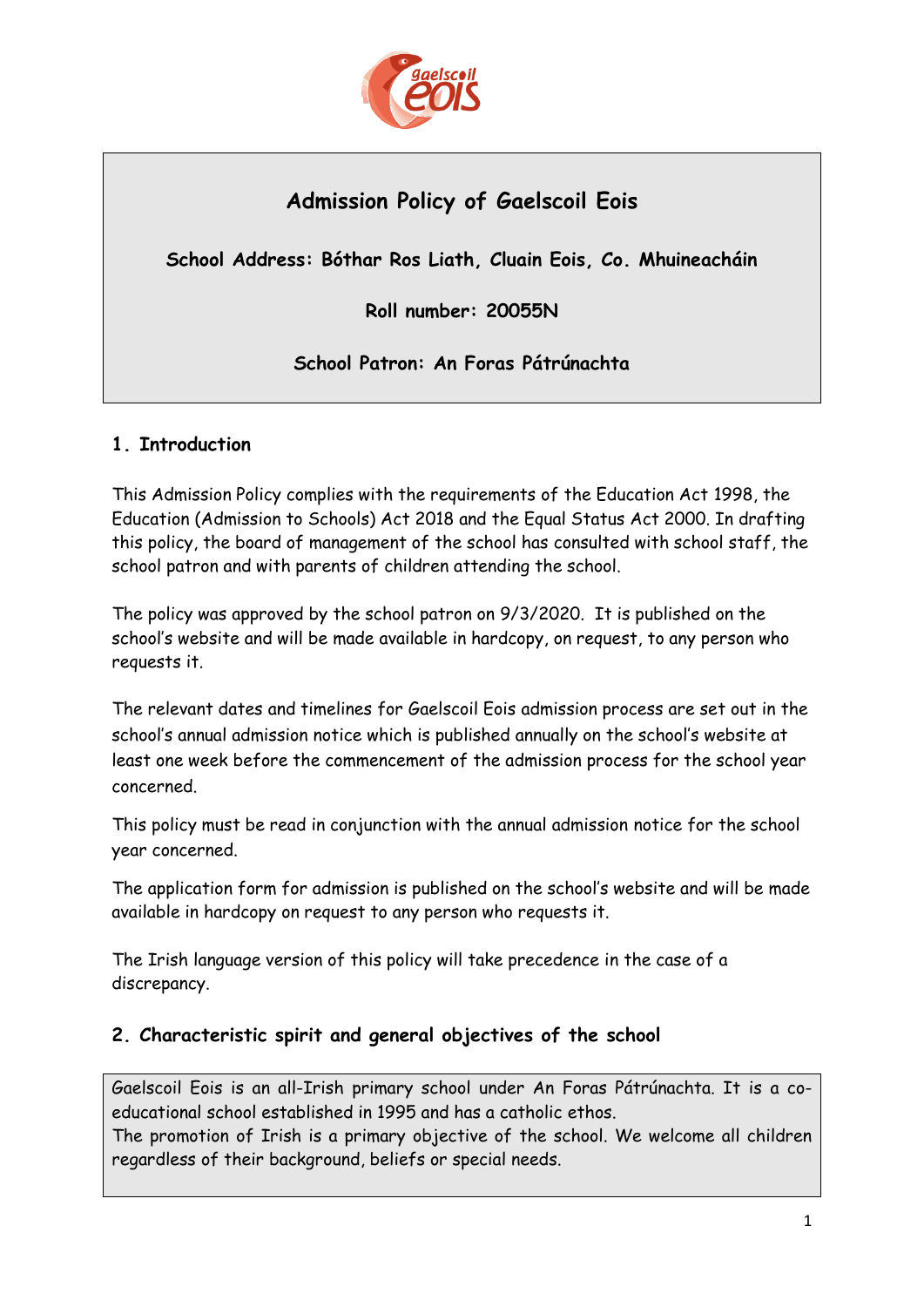#### **3. Admission Statement**

Gaelscoil Eois will not discriminate in its admission of a student to the school on any of the following:

- (a) the gender ground of the student or the applicant in respect of the student concerned,
- (b) the civil status ground of the student or the applicant in respect of the student concerned,
- (c) the family status ground of the student or the applicant in respect of the student concerned,
- (d) the sexual orientation ground of the student or the applicant in respect of the student concerned,
- (e) the religion ground of the student or the applicant in respect of the student concerned,
- (f) the disability ground of the student or the applicant in respect of the student concerned,
- (g) the ground of race of the student or the applicant in respect of the student concerned,
- (h) the Traveller community ground of the student or the applicant in respect of the student concerned, or
- (i) the ground that the student or the applicant in respect of the student concerned has special educational needs

As per section 61 (3) of the Education Act 1998, 'civil status ground', 'disability ground', 'discriminate', 'family status ground', 'gender ground', 'ground of race', 'religion ground', 'sexual orientation ground' and 'Traveller community ground' shall be construed in accordance with section 3 of the Equal Status Act 2000.

# **4. Categories of Special Educational Needs catered for in the school/special class**

Although there is no special unit or class located in the school, students with special needs will be welcomed in Gaelscoil Eois. We try to meet the special needs as well as possible within the mainstream classroom

# **5. Admission of Students**

This school shall admit each student seeking admission except where –

a) the school is oversubscribed (please see [section 6](#page-2-0) below for further details)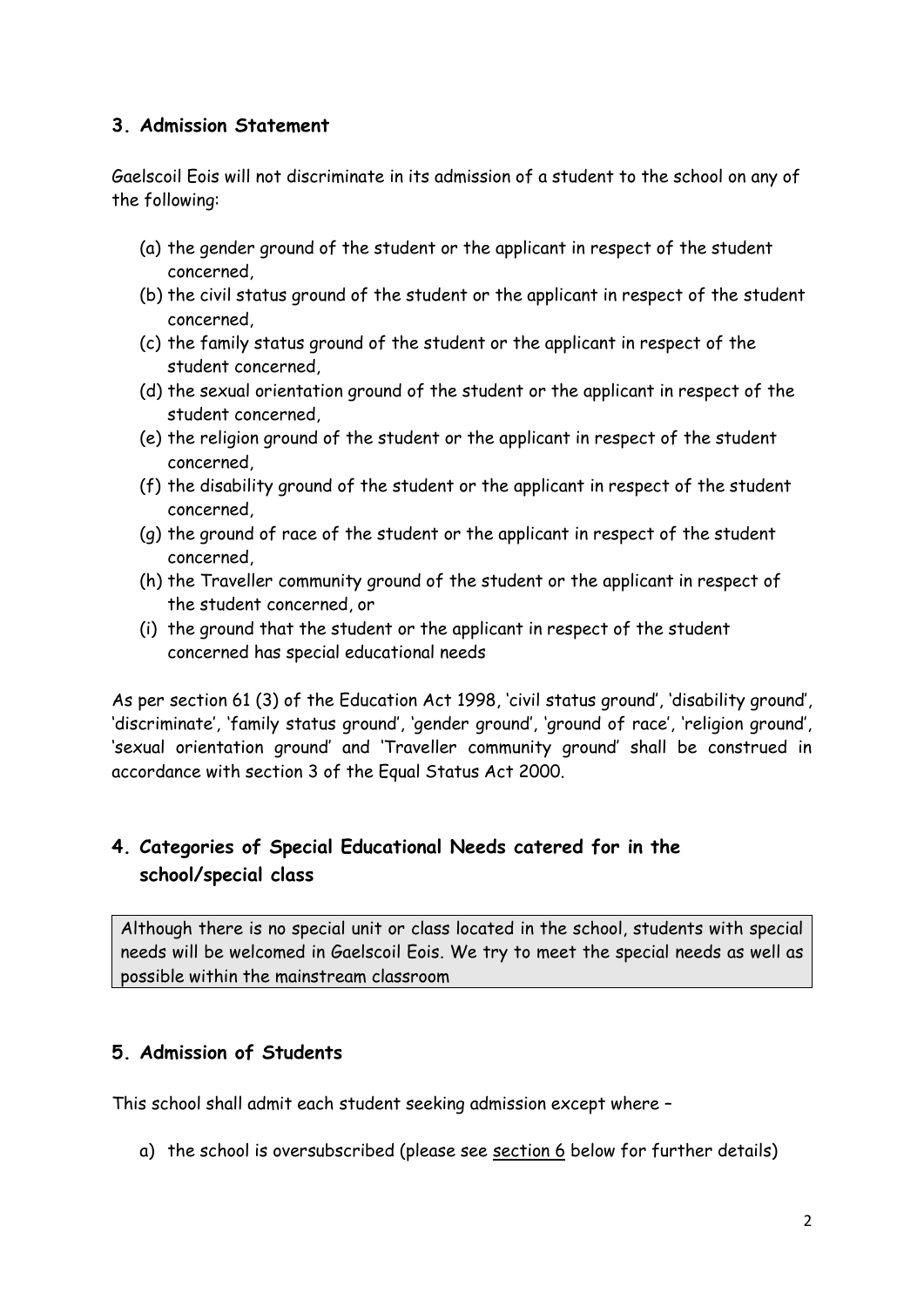b) a parent of a student, when required by the principal in accordance with section 23(4) of the Education (Welfare) Act 2000, fails to confirm in writing that the code of behaviour of the school is acceptable to him or her and that he or she shall make all reasonable efforts to ensure compliance with such code by the student

# <span id="page-2-0"></span>**6. Oversubscription**

In the event that the school is oversubscribed, the school will, when deciding on applications for admission, apply the following selection criteria **in the order listed below** to those applications that are received within the timeline for receipt of applications as set out in the school's annual admission notice:

- 1. Brothers, sisters, half-siblings, foster children or adopted children of current pupils.
- 2. Children who have attained a determined level of fluency in Irish which would be likely to decline if he / she is not admitted to an all-Irish school. \*
- 3. Children who have a brother, sister, half sibling, foster or adopted sibling who have previously attended the school.
- 4. According to age; the oldest child first.

**\* The onus will be on parents / guardians to provide sufficient evidence to demonstrate to the board the required level of fluency in Irish. See further information in the relevant document available from the school.**

In the event that there are two or more students tied for a place or places in any of the selection criteria categories above (the number of applicants exceeds the number of remaining places), the following arrangements will apply:

The school Board reserves the right to set the maximum number of pupils in any given class. The maximum number of pupils to be admitted in Junior Infants shall be 26. If two or more pupils are tied under criteria 1/2/3, priority will be set according to the next criterion on the list. If criterion 4 applies, the time of birth available on the birth certificate will be taken into account.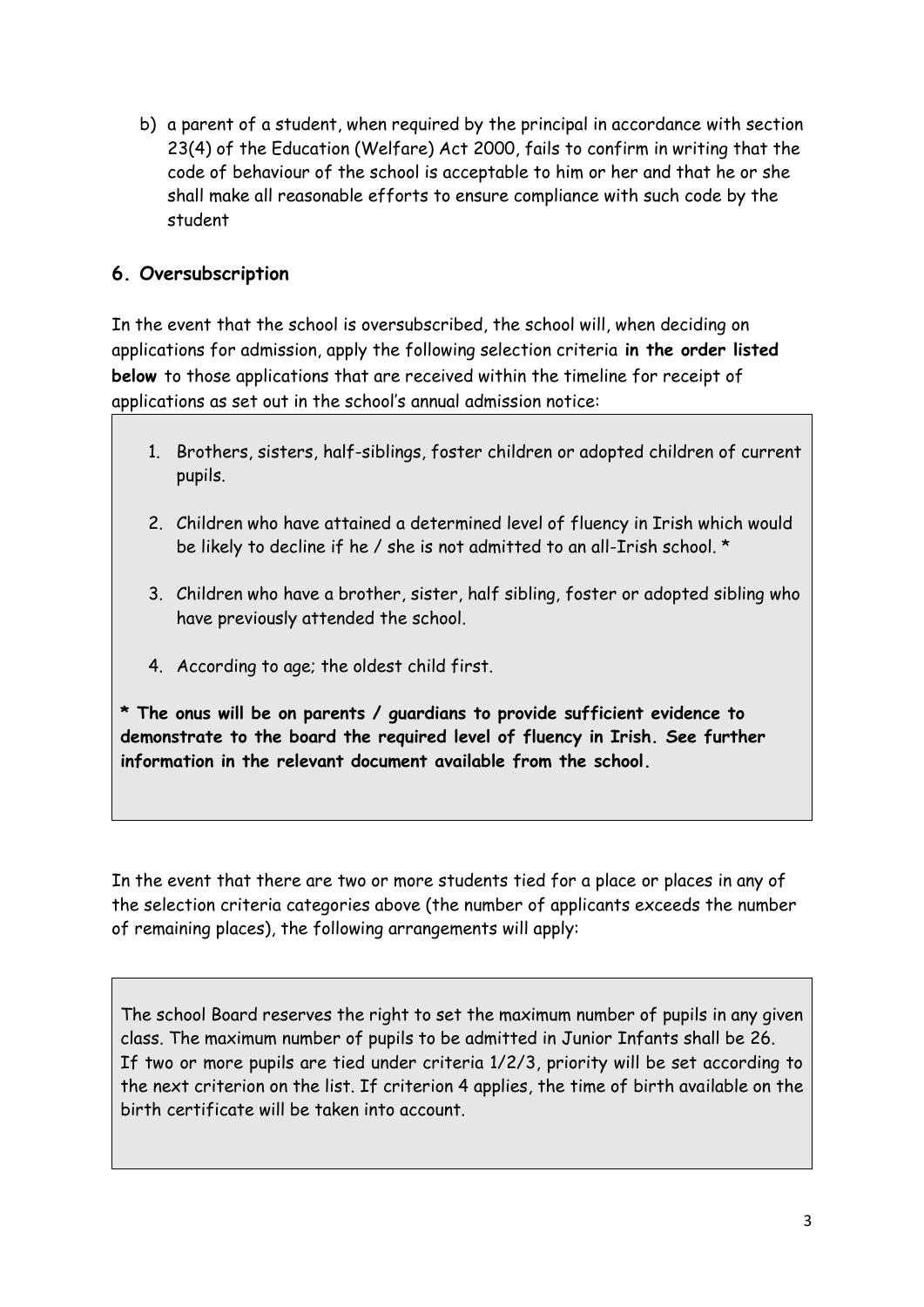### **7. What will not be considered or taken into account**

In accordance with section 62(7)(e) of the Education Act, the school will not consider or take into account any of the following in deciding on applications for admission or when placing a student on a waiting list for admission to the school:

- (a)a student's prior attendance at a pre-school or pre-school service, including naíonraí,
- (b) the payment of fees or contributions (howsoever described) to the school;
- (c) a student's academic ability, skills or aptitude; other than in relation to:
	- admission to an Irish language school, in accordance with the provisions of section 62(9) of the act
- (d) the occupation, financial status, academic ability, skills or aptitude of a student's parents;
- (e) a requirement that a student, or his or her parents, attend an interview, open day or other meeting as a condition of admission;
- (f) a student's connection to the school by virtue of a member of his or her family attending or having previously attended the school; other than in the case of the school wishing to include a selection criteria based on siblings of a student attending or having attended the school.
- (g) the date and time on which an application for admission was received by the school,
- (h) This is subject to the application being received at any time during the period specified for receiving applications set out in the annual admission notice of the school for the school year concerned. This is also subject to the school making offers based on existing waiting lists (up until  $31<sup>st</sup>$  January 2025 only).

# **8. Decisions on applications**

All decisions on applications for admission to Gaelscoil Eois will be based on the following:

- Our school's admission policy
- The school's annual admission notice (where applicable)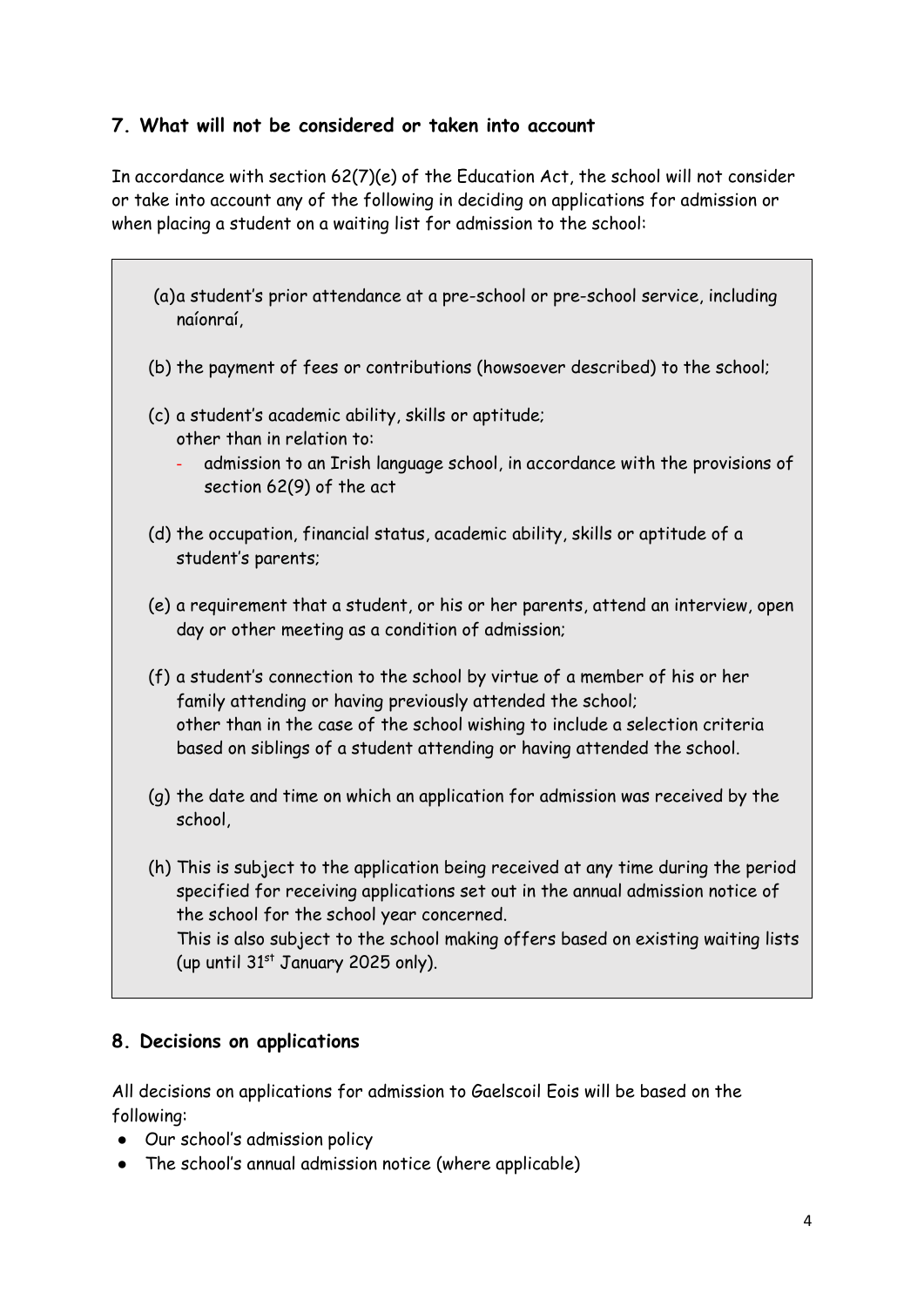● The information provided by the applicant in the school's official application form received during the period specified in our annual admission notice for receiving applications

(Please see [section 14](#page-6-0) below in relation to applications received outside of the admissions period and [section 15](#page-6-1) below in relation to applications for places in years other than the intake group.)

Selection criteria that are not included in our school admission policy will not be used to make a decision on an application for a place in our school.

# **9. Notifying applicants of decisions**

Applicants will be informed in writing as to the decision of the school, within the timeline outlined in the annual admissions notice.

If a student is not offered a place in our school, the reasons why they were not offered a place will be communicated in writing to the applicant, including, where applicable, details of the student's ranking against the selection criteria and details of the student's place on the waiting list for the school year concerned.

Applicants will be informed of the right to seek a review/right of appeal of the school's decision (see [section 18](#page-8-0) below for further details).

# <span id="page-4-0"></span>**10. Acceptance of an offer of a place by an applicant**

In accepting an offer of admission from Gaelscoil Eois, you must indicate—

(i) whether or not you have accepted an offer of admission for another school or schools. If you have accepted such an offer, you must also provide details of the offer or offers concerned and

(ii) whether or not you have applied for and awaiting confirmation of an offer of admission from another school or schools, and if so, you must provide details of the other school or schools concerned.

# **11. Circumstances in which offers may not be made or may be withdrawn**

An offer of admission may not be made or may be withdrawn by Gaelscoil Eois where—

- (i) it is established that information contained in the application is false or misleading.
- (ii) an applicant fails to confirm acceptance of an offer of admission on or before the date set out in the annual admission notice of the school.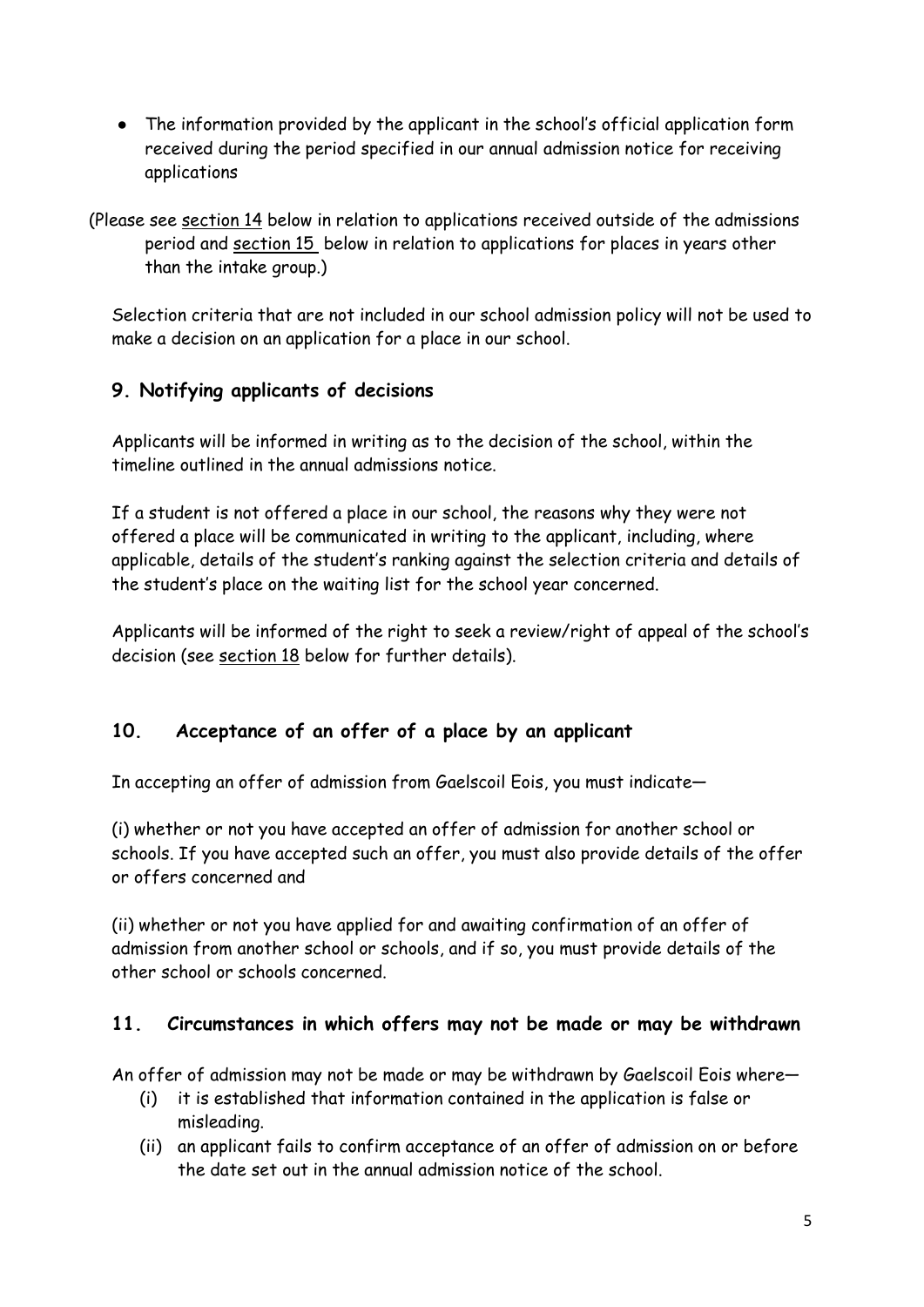- (iii) the parent of a student, when required by the principal in accordance with section 23(4) of the Education (Welfare) Act 2000, fails to confirm in writing that the code of behaviour of the school is acceptable to him or her and that he or she shall make all reasonable efforts to ensure compliance with such code by the student; or
- (iv) an applicant has failed to comply with the requirements of 'acceptance of an offer' as set out in [section 10](#page-4-0) above.

### **12. Sharing of Data with other schools**

Applicants should be aware that section 66(6) of the Education (Admission to Schools) Act 2018 allows for the sharing of certain information between schools in order to facilitate the efficient admission of students.

**Section 66(6) allows a school to provide a patron or another board of management with a list of the students in relation to whom—**

- (i) an application for admission to the school has been received,
- (ii) an offer of admission to the school has been made, or
- (iii) an offer of admission to the school has been accepted.

#### **The list may include any or all of the following:**

- (i) the date on which an application for admission was received by the school;
- (ii) the date on which an offer of admission was made by the school;
- (iii) the date on which an offer of admission was accepted by an applicant;

(iv) a student's personal details including his or her name, address, date of birth and personal public service number (within the meaning of section 262 of the Social Welfare Consolidation Act 2005).

#### **13. Waiting list in the event of oversubscription**

In the event of there being more applications to the school year concerned than places available, a waiting list of students whose applications for admission to Gaelscoil Eois were unsuccessful due to the school being oversubscribed will be compiled and will remain valid for the school year in which admission is being sought.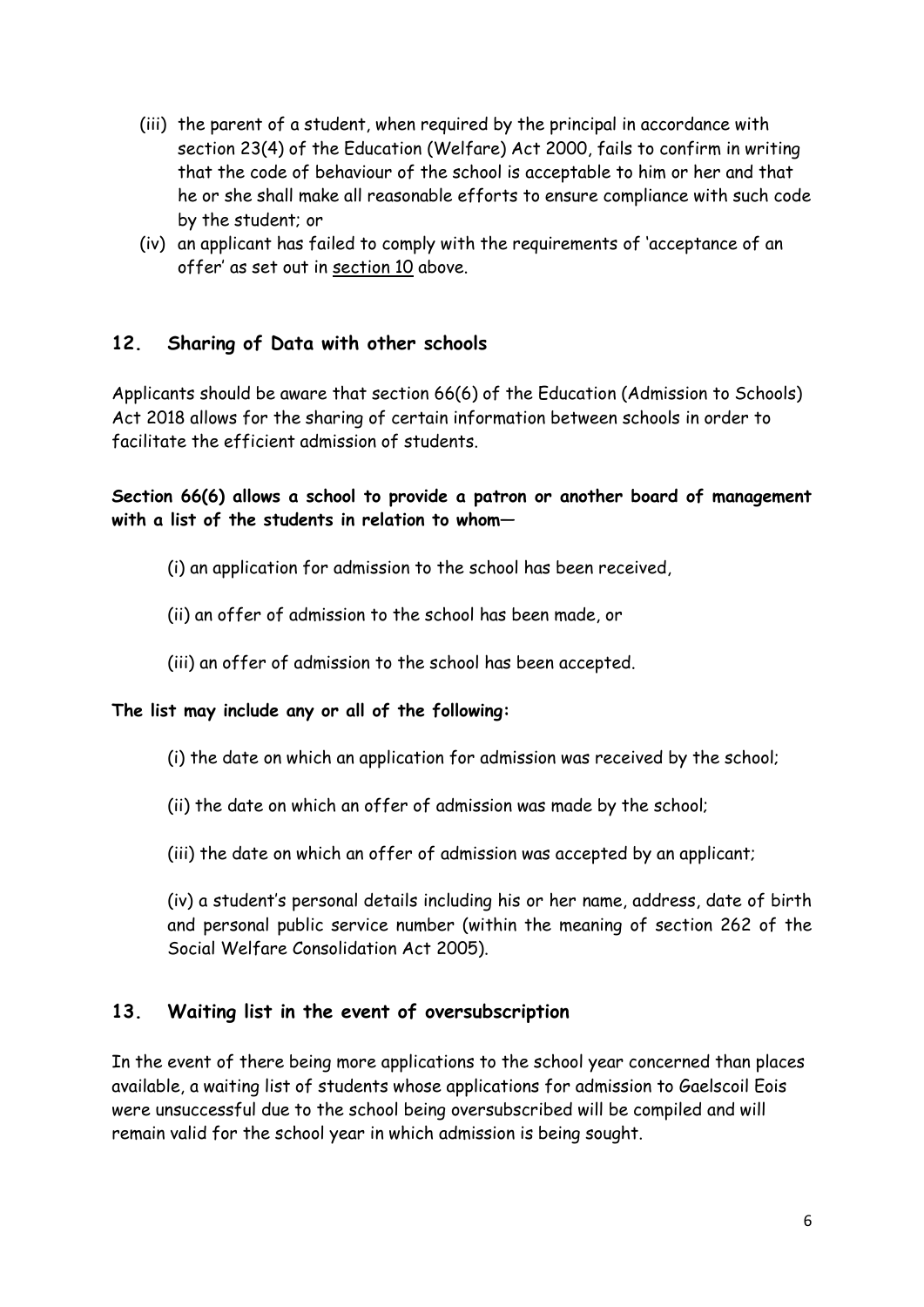Placement on the waiting list of Gaelscoil Eois is in the order of priority assigned to the students' applications after the school has applied the selection criteria in accordance with this admission policy.

Offers of any subsequent places that become available for and during the school year in relation to which admission is being sought will be made to those students on the waiting list, in accordance with the order of priority in relation to which the students have been placed on the list.

# <span id="page-6-0"></span>**14. Late Applications**

A place will be offered if a place is available in the school.

If there is an over-subscription for places at the school following the main admissions process, any school place that subsequently emerges from the waiting list created from that process will be filled.

If applications are received after the closing date as set out in the Annual Admission Notice a supplementary waiting list will be created. The main waiting list will be cleared before candidates are offered places on this supplementary list. When a space becomes available in the school, applications for the supplementary waiting list will be considered against the selection criteria in this admissions policy on the day that that place becomes available in accordance with the School Admissions Act 2018 and in accordance with any regulations made under that Act.

# <span id="page-6-1"></span>**15. Procedures for admission of students to other years and during the school year**

The procedures of the school in relation to the admission of students who are not already admitted to the school to classes or years **other than the school's intake group** are as follows:

Parents/guardians wishing to apply for a place in any class other than Junior Infants must write an application letter to this effect to the Chairperson of the Board. The decision to accept children in any other class is a matter for the Board of Management to decide.

# **Senior Infants / 1st Class**

Places will be allocated if places are available in the following classes: Senior Infants and 1st Class. Where the number of applications exceeds the number of places available in the relevant class, the school will apply the selection criteria set out in Section 6 of this policy applies to such applications. Where no places are available, the child's name will be placed on the waiting list in accordance with Section 13 of this policy.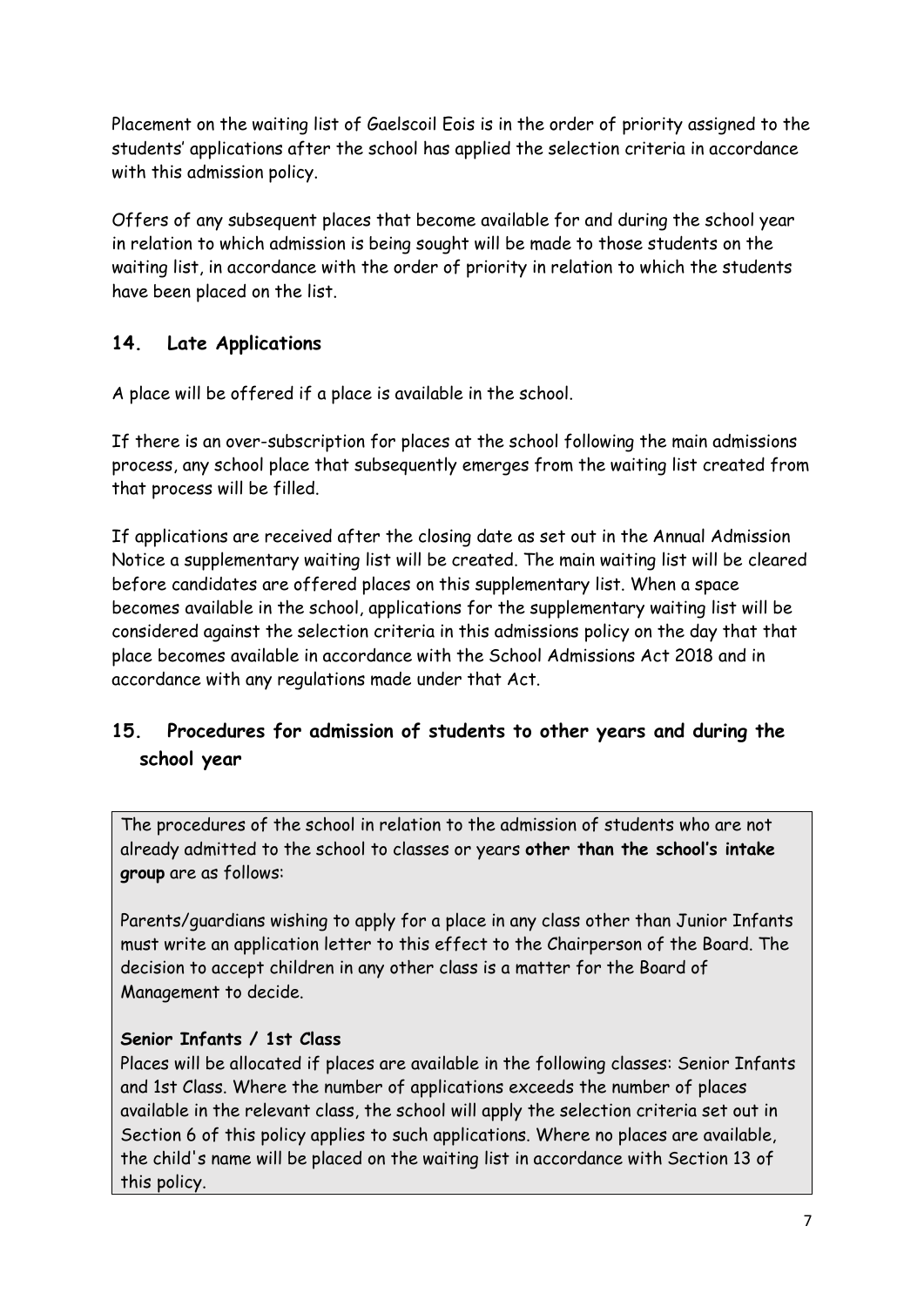#### **2nd to 6th Class**

Children in 2nd to 6th class will be given a place if there is space in the class **and** the Principal / Board of Management decides that the child's Irish language ability is at a level that would allow the child to function and learn in class and whether other pupils would not have to turn to English to communicate. **The parent/guardian will be required to provide evidence of this standard.** The Board of Management will have the final decision in these cases.

The procedures of the school in relation to the admission of students who are not already admitted to the school, after the commencement of the school year in which admission is sought, are as follows:

Parents / guardians wishing to apply for a place in any class other than Junior Infants must write an application letter to this effect to the Chairperson of the Board. The decision to accept children in any other class is a matter for the Board of Management to decide.

### **Senior Infants / 1st Class**

Places will be allocated if places are available in the following classes: Senior Infants and 1st Class. Where the number of applications exceeds the number of places available in the relevant class, the school will apply the selection criteria set out in Section 6 of this policy applies to such applications. Where no places are available, the child's name will be placed on the waiting list in accordance with Section 13 of this policy.

#### **2nd to 6th Class**

Children in 2nd to 6th class will be given a place if there is space in the class **and** the Principal / Board of Management decides that the child's Irish language ability is at a level that would allow the child to function and learn in class and wherer other pupils would not have to turn to English to communicate. **The parent / guardian will be required to provide evidence of this standard.** The Board of Management will have the final decision in these cases.

# **16. Declaration in relation to the non-charging of fees**

This rule applies to all schools.

The board of Gaelscoil Eois or any persons acting on its behalf will not charge fees for or seek payment or contributions (howsoever described) as a condition of-

- (a) an application for admission of a student to the school, or
- (b) the admission or continued enrolment of a student in the school.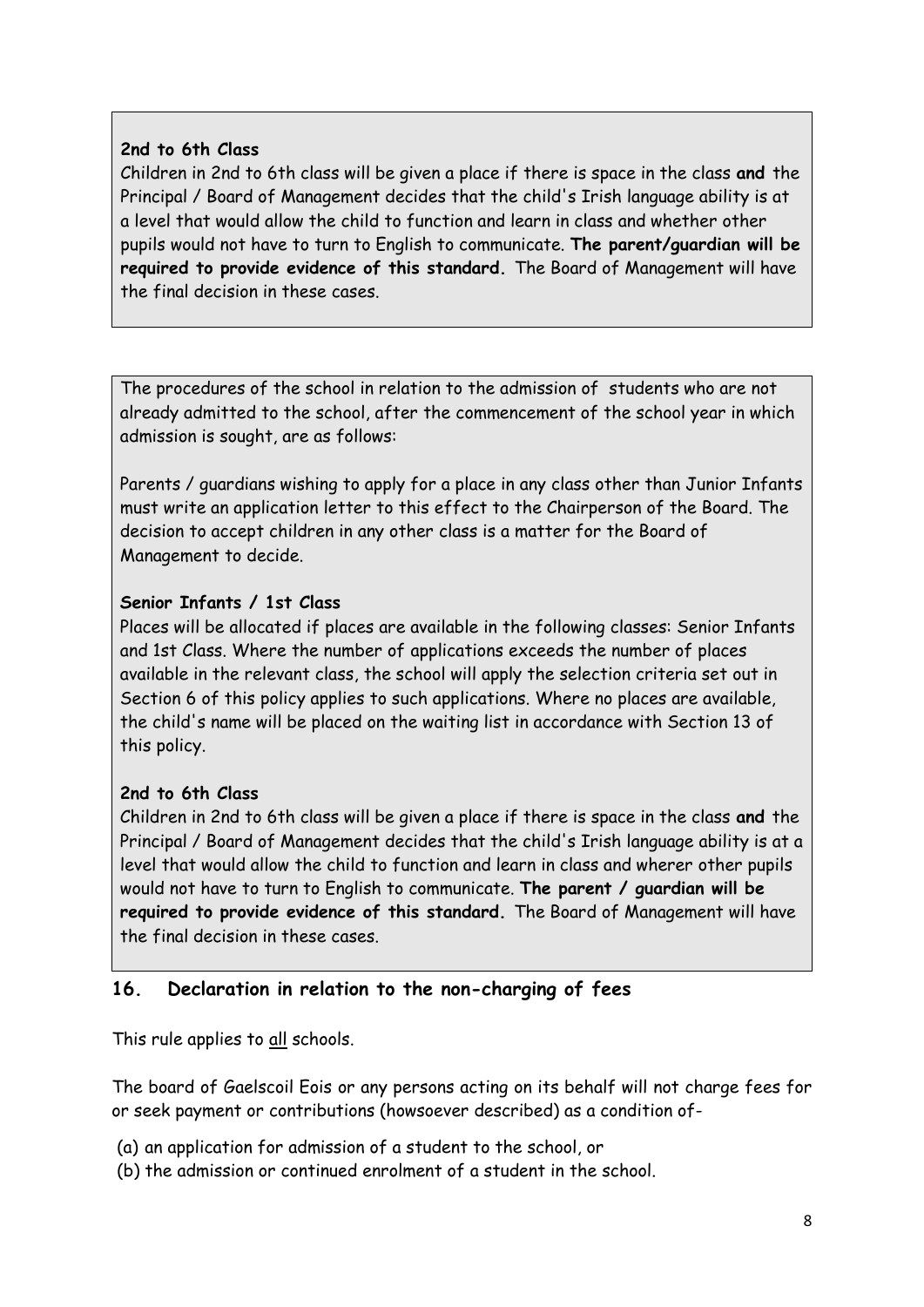# **17. Arrangements regarding students not attending religious instruction**

Our school welcomes all pupils.

An application should be made in writing to the School Principal to arrange a meeting with the student's parents / guardians to discuss how best to meet that request.

### <span id="page-8-0"></span>**18.Reviews/appeals**

#### **Review of decisions by the Board of Management**

The parent of the student, or in the case of a student who has reached the age of 18 years, the student, may request the board to review a decision to refuse admission. Such requests must be made in accordance with Section 29C of the Education Act 1998.

The timeline within which such a review must be requested and the other requirements applicable to such reviews are set out in the procedures determined by the Minister under section 29B of the Education Act 1998 which are published on the website of the Department of Education and Skills.

The board will conduct such reviews in accordance with the requirements of the procedures determined under Section 29B and with section 29C of the Education Act 1998.

**Note:** Where an applicant has been refused admission due to the school being oversubscribed, the applicant **must request a review** of that decision by the board of management prior to making an appeal under section 29 of the Education Act 1998.

Where an applicant has been refused admission due to a reason other than the school being oversubscribed, the applicant **may request a review** of that decision by the board of management prior to making an appeal under section 29 of the Education Act 1998.

#### **Right of appeal**

Under Section 29 of the Education Act 1998, the parent of the student, or in the case of a student who has reached the age of 18 years, the student, may appeal a decision of this school to refuse admission.

An appeal may be made under Section 29 (1)(c)(i) of the Education Act 1998 where the refusal to admit was due to the school being oversubscribed.

An appeal may be made under Section 29 (1)(c)(ii) of the Education Act 1998 where the refusal to admit was due a reason other than the school being oversubscribed.